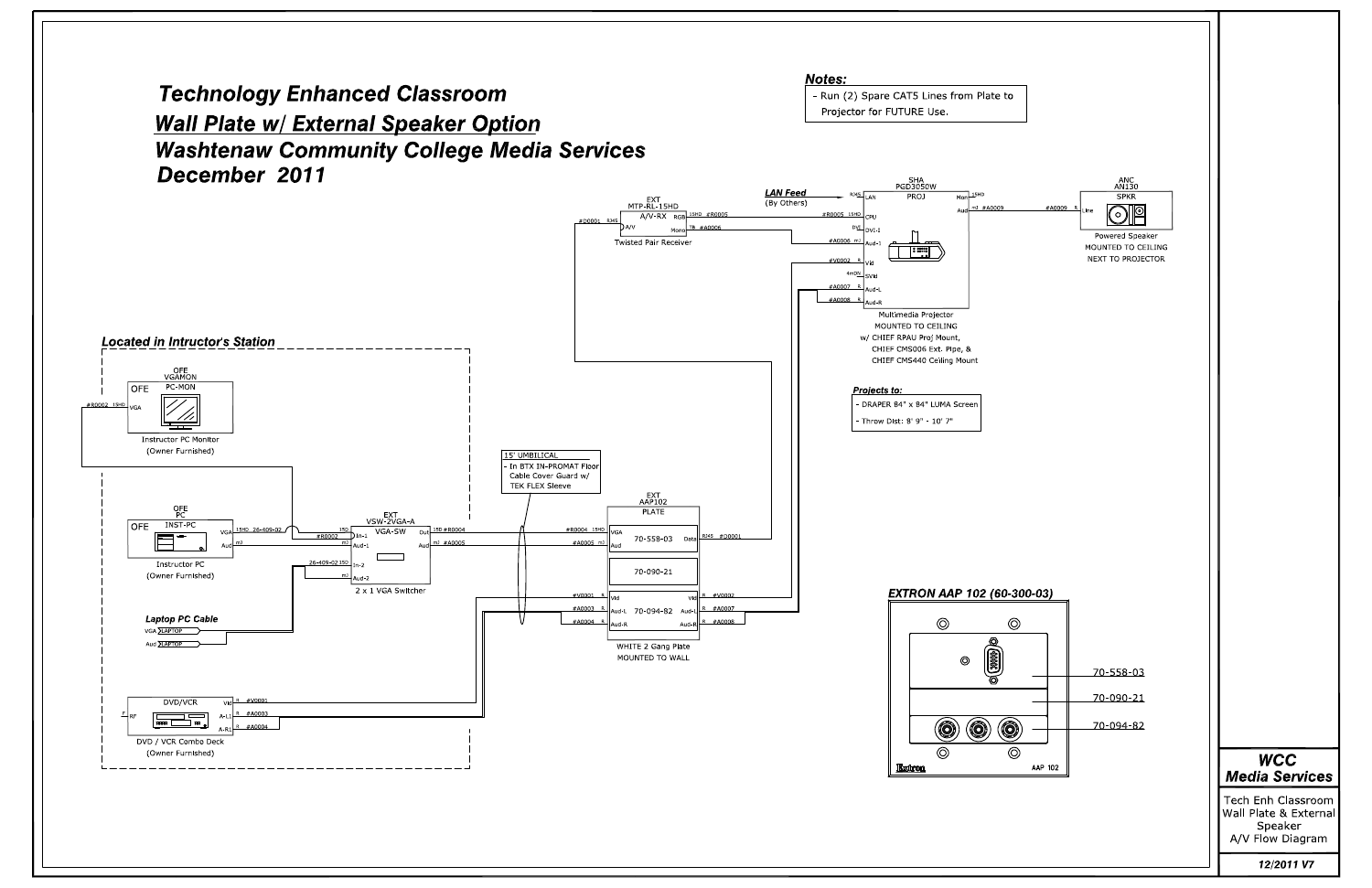## **Technology Enhanced Classroom Equipment List Wall Plate w/External Speaker Option**

| Manufacturer SKU #   |                            | Description                                                                                                   | Qty            |
|----------------------|----------------------------|---------------------------------------------------------------------------------------------------------------|----------------|
| Sharp                | PG-D3050W Projector        | <b>Required Equipment In Room</b>                                                                             | 1              |
| Chief                | RPA-U                      | <b>Universal Mount</b>                                                                                        | 1              |
| Chief                | <b>CMS006</b>              | 6" Extension Pipe                                                                                             | 1              |
| Chief                | <b>CMS440</b><br>60-758-01 | <b>Ceiling Mount</b><br>VSW 2VGA A                                                                            | 1<br>1         |
| Extron<br>Extron     | 26-490-02                  | 6' Male to Male VGA Molded Connector                                                                          | $\overline{2}$ |
|                      |                            | w/Audio                                                                                                       |                |
| <b>WCC</b>           |                            | Plate in ceiling with RJ45 LAN By others.                                                                     | 1              |
| Belden               | 82761                      | <b>Cabling In-Wall Plate-to-Projector Location</b><br>Plenum Audio Cable, stereo for VGA & Aux<br>Audio feeds | 200 ft.        |
| Belden               | 1506A                      | Plenum Composite Video coax, RG6                                                                              | 50 ft.         |
| Belden               | 7987P                      | Plenum Category 5 Skew Free Wire (Three<br>runs to projector) (1) for VGA Transmission<br>and (2) for Future  | 150 ft.        |
| Extron               | 100-334-01                 | <b>RCA Male Connectors</b>                                                                                    | 6              |
| Extron               | 100-331-01                 | 3.5mm Stereo Mini Jack                                                                                        | $\overline{c}$ |
| Extron               | 26-238-14                  | Male to Male VGA Cable at Projector                                                                           | 1              |
|                      |                            |                                                                                                               |                |
|                      |                            | <b>External Hanging Speaker</b>                                                                               |                |
| Anchor<br><b>BTX</b> | AN130                      | Powered audio speaker, no RC                                                                                  | 1              |
| Anchor               | YAJ899B<br><b>SB360W</b>   | 6 ft. Stereo 3.5mm plug to (2) RCA plugs<br>White speaker bracket                                             | 1<br>1         |
|                      |                            |                                                                                                               |                |
|                      |                            | <b>Wallplate for connection to Instructor's Station</b>                                                       |                |
| Extron               | 60-300-03                  | Two-gang white mounting wall plate                                                                            | 1              |
| Extron               | 70-558-03                  | Dual Space, White, VGA Twisted Pair                                                                           | 1              |
| Extron               | 60-690-01                  | Transmitter for VGA to Projector<br>VGA Twisted Pair Receiver, Located at                                     | 1              |
|                      |                            | Projector                                                                                                     |                |
| Extron               | 70-090-21                  | Single space, white blank for future use.                                                                     | 1              |
| Extron               | 70-094-82                  | Single space, white, RCA video, stereo audio,<br>labeled.                                                     | 1              |
| Extron               | 26-643-20                  | AV RCA 20 20' 3-RCA cable                                                                                     | 1              |
| Extron               | 26-490-04                  | 25ft VGA w/Audio cable                                                                                        | 1              |
| <b>TechFlex</b>      | Flexo PET                  | Braided Expandable Sleeving (approx. 15 ft.)                                                                  | 1              |
| <b>BTX</b>           |                            | IN-PROMAT Over-floor Cable Cover                                                                              | $\mathbf 1$    |

## **Additional Notes for Vendors:**

1. All equipment with a serial number must be delivered to Media Services 5 business days prior to installation for inventory control purposes. Media Services will conduct inventory processing and make equipment available to vendor for installation after 5 business days.

2. Media Services must be presented with all instruction manuals and all remote control units for all equipment.

3. Vendor **MUST** use Chief RPA-U Universal Mount. **DO NOT** use Chief RPMAU or any other Chief mount that uses keyed locks.

4. For Chief RPA-U Universal Mount, all Security Screws **MUST** be installed.

5. Do not connect Auto SW port on Extron VSW 2VGA A (Auto switch function).

6. Power supplies and Extron VGA Twisted Pair Receiver should be mounted above the drop ceiling and not resting on the projector.